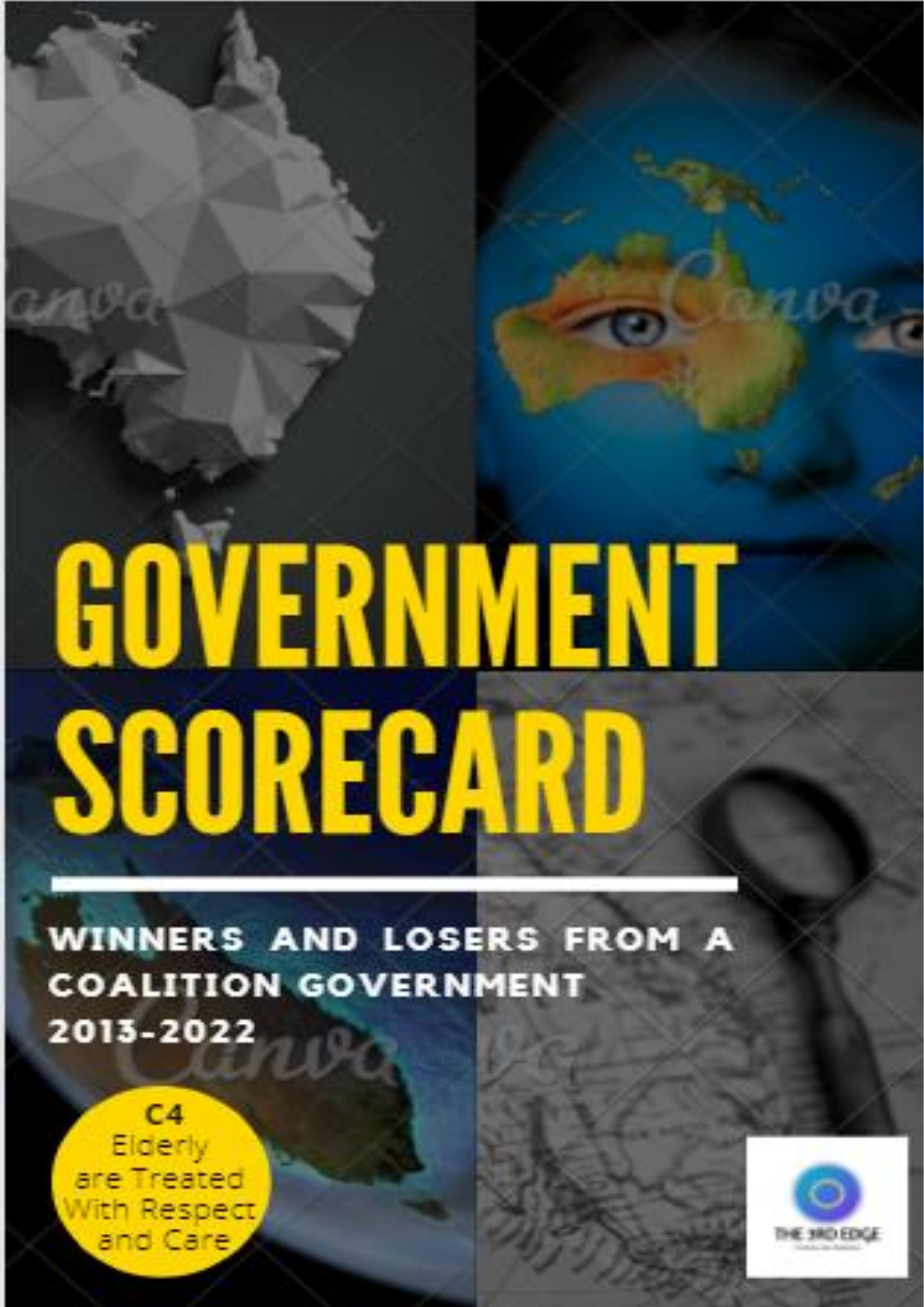# Introduction

# Every truth has two sides; it is as well to look at both, before we commit ourselves to either.~ Aesop

Even before the election date has formally been announced, the rhetoric from both major parties is whittling the complexity of our current condition to a simple set of key issues. Our attention is being focused on the economy, climate, defence, and the cost of living. These are all very pressing concerns, and would benefit from honest information and full, frank conversations. Although we know in politics, open discussions are hard to come by. It is largely a fear-driven profession that has mastered the art of distraction and deception.

We also know that the issues the candidates are highlighting are only those in which they can claim past success or for which they have already earmarked repentant funding. The plethora of real-life concerns that citizens still struggle with daily are lost in the noise and lights of the big-boy power plays. Likewise, the actions taken over the past nine years are usually drowned out by the song and dance of the last few weeks of term.

The Government Scorecard (The Scorecard) has been created to bring some balance back to the picture of Australia being portrayed by our politicians in campaign mode. It exists to allow voters to be fully informed about the achievements and failures of the current government, and to determine for themselves whether they align with the obvious priorities these results represent. It is true that there is only so much time and money to go around, and so difficult choices must be made about winners and losers in the political game. This document allows you to question for yourself whether you are comfortable with the winners and losers chosen by the liberal government during their nine years in office.

The Scorecard shows the outcomes of the values employed by the Coalition Government since 2013 and enables you to decide whether these align to your own beliefs about what is critical for our country.

While this report presents a set of indicators to judge the success of the current government, it does not and nor cannot contain every single statistic of value in determining the state of the nation and the health of the communities within it. Nevertheless, every single fact contained in here is important. They are all important, because each number represents the quality of a person's life.

The measures covered in the report have been chosen to create a broad and holistic picture of policy outcomes over the last decade. They have been inspired by two key frameworks, being the Gross National Happiness Index and the Balanced Scorecard.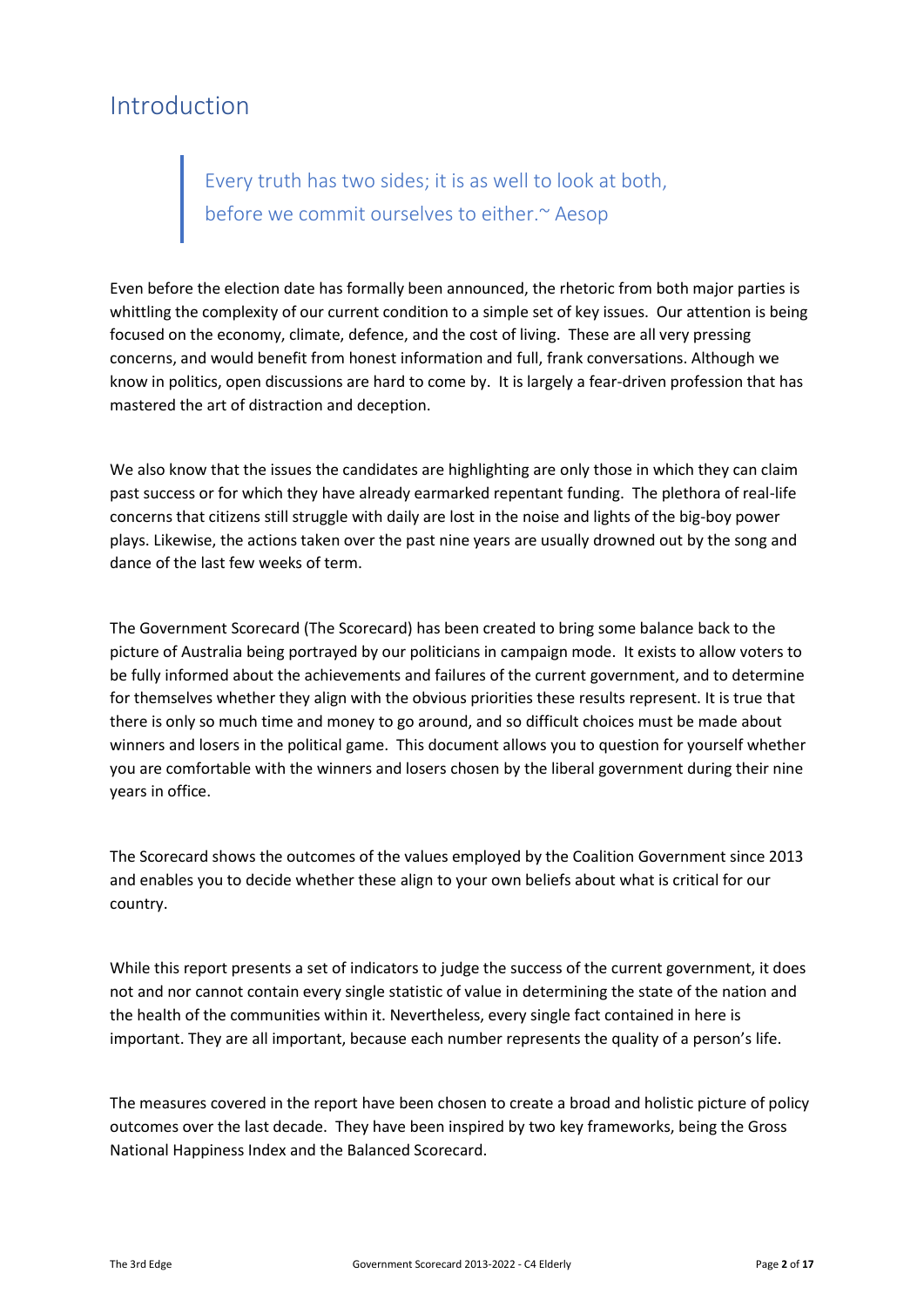Measures have been grouped into six categories which present performance in the areas of:

- 1. Community safety and vitality
- 2. Individual health and wellbeing
- 3. Income, wealth and working life
- 4. Educational outcomes
- 5. Governance integrity and accountability
- 6. The economy

The economy is intentionally placed last in this series as it the area that you will already hear most about during the election. Note that these measures also provide trends since 2013 to identify progress in each area. Where data is not available, suggestions have been made for indicators that could be of value in the future.

This section of the report covers the second success area for the Community category being

C4. Elderly are Treated With Respect And Care

Feedback on the data contained in this report is welcome and greatly appreciated. If you would like to provide comment, further analysis, or would like to suggest any additional measures please send a message to contact@3rd-edge.com.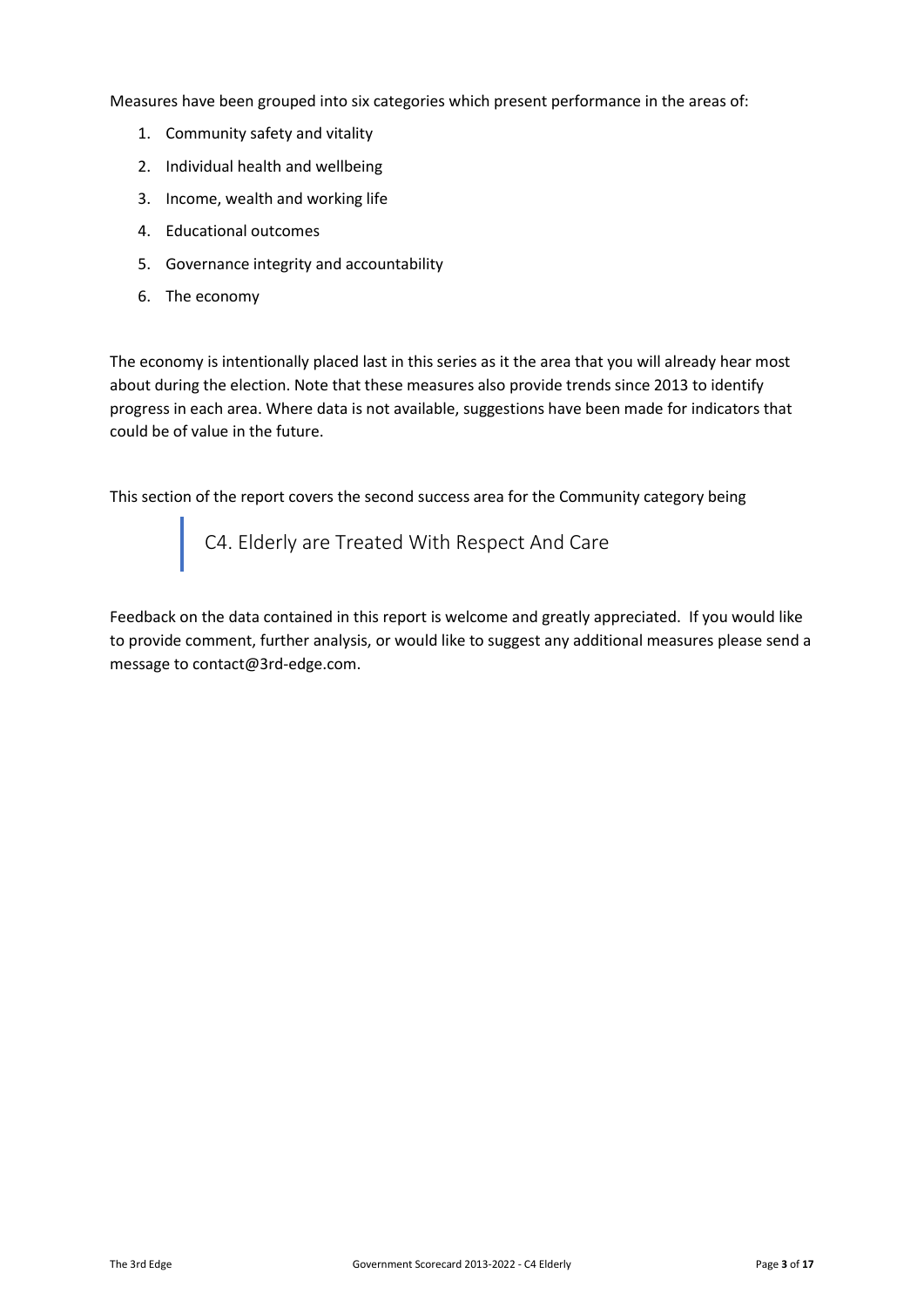# C4. Elderly Are Treated With Respect and Care

"The way we treat our elderly in the twilight of their lives is a measure of the quality of a nation."~ Hubert H Humphries

There has been much attention given to the crisis in aged care in recent years. However, it is probable that they could have been averted, or at least minimised, if there had been an effective system of performance management embedded in the aged care sector. As was highlighted in the Aged Care Royal Commission (2018-21), very little has been done from a regulatory perspective to ensure that high-quality, safe and effective care is provided to the older population receiving aged care services<sup>1</sup>.

In 2019 (seven years after taking power), the government established the Aged Care Quality and Safety Commission and the National Mandatory Aged Care Quality Indicator Program (NMQIP). NMQIP reports on only three indicators being pressure injuries, physical restraints and weight loss (each with several subcomponents). The glaring absence of additional valuable information is evident throughout this scorecard, in both the lack of any available data for indicators, or a very limited dataset for specific indicators.

The Register of Senior Australians (ROSA) is a cross-sectoral partnership of researchers, clinicians, aged care providers and consumer advocacy groups. Through their report for the Royal Commission they identified several performance measures that could readily be reported given data that was already collected. Thanks to their dedication, hard work and professionalism, we may soon, finally have a national performance system to provide evidence for improving the aged care sector. You can find out more about ROSA at www.rosaresearch.org.

However, while the majority of older Australians are in institutional care, a significant proportion are still living at home and participating in society as normal. For this reason the first section of indicators cover general wellbeing of older Australians, and the second then targets performance in aged care more specifically.

<sup>&</sup>lt;sup>1</sup> Caughey GE, Lang CE, Bray SC, Moldovan M, Jorissen RN, Wesselingh S, Inacio MC. International and National Quality and [Safety Indicators for Aged Care. R](https://agedcare.royalcommission.gov.au/publications/research-paper-8-international-and-national-quality-and-safety-indicators-aged-care)eport for the Royal Commission into Aged Care Quality and Safety. South Australian Health and Medical Research Institute, Adelaide, South Australia. *August 2020.*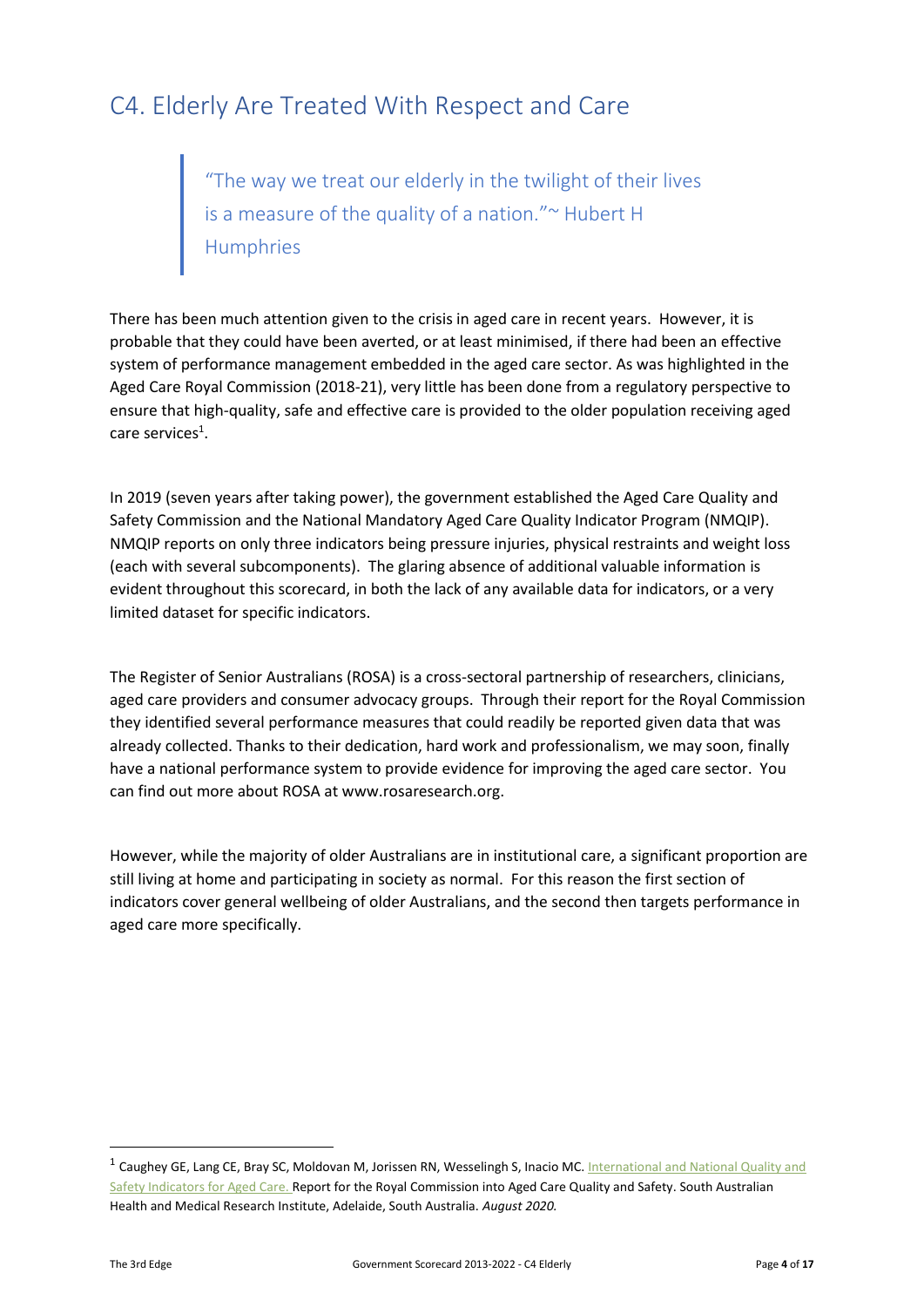| <b>Vision of Community Thriving</b>      | <b>Key Performance Indicators*</b>                                                                                                                            |
|------------------------------------------|---------------------------------------------------------------------------------------------------------------------------------------------------------------|
| C4. The elderly are treated with respect | <b>Overall wellbeing</b>                                                                                                                                      |
| and care                                 | 4.1 Societal participation<br>4.2 Enabled to live in the community*<br>4.3 Poverty<br>4.4 Abuse<br>4.5 Discrimination<br>4.6 Mental health<br>4.7 Unmet needs |
|                                          | <b>Residential care</b>                                                                                                                                       |
|                                          | 4.8 Reliance vs funding                                                                                                                                       |
|                                          | 4.9 Waiting times                                                                                                                                             |
|                                          | 4.10 Affordability                                                                                                                                            |
|                                          | 4.11 Addressing client needs                                                                                                                                  |
|                                          | 4.12 Compliance with quality standards                                                                                                                        |
|                                          | 4.13 Satisfaction                                                                                                                                             |
|                                          | 4.14 Complaints                                                                                                                                               |
|                                          | 4.15 High sedative load                                                                                                                                       |
|                                          | 4.16 Pressure injuries                                                                                                                                        |
|                                          | 4.17 Weight loss or malnutrition                                                                                                                              |
|                                          | 4.18 Quality of Care                                                                                                                                          |

\*

# Overall Wellbeing

# 4.1 Societal Participation

There was a slight increase in the percentage of participation in social and community activities from 93.6 per cent to 94.4 per cent between 2015 and 2018. However note the lack of available data from before or after this time period.



(a) For Measure 3, for the NT in 2018, confidence intervals are not available as the proportion has a relative standard error greater than 50 per cent.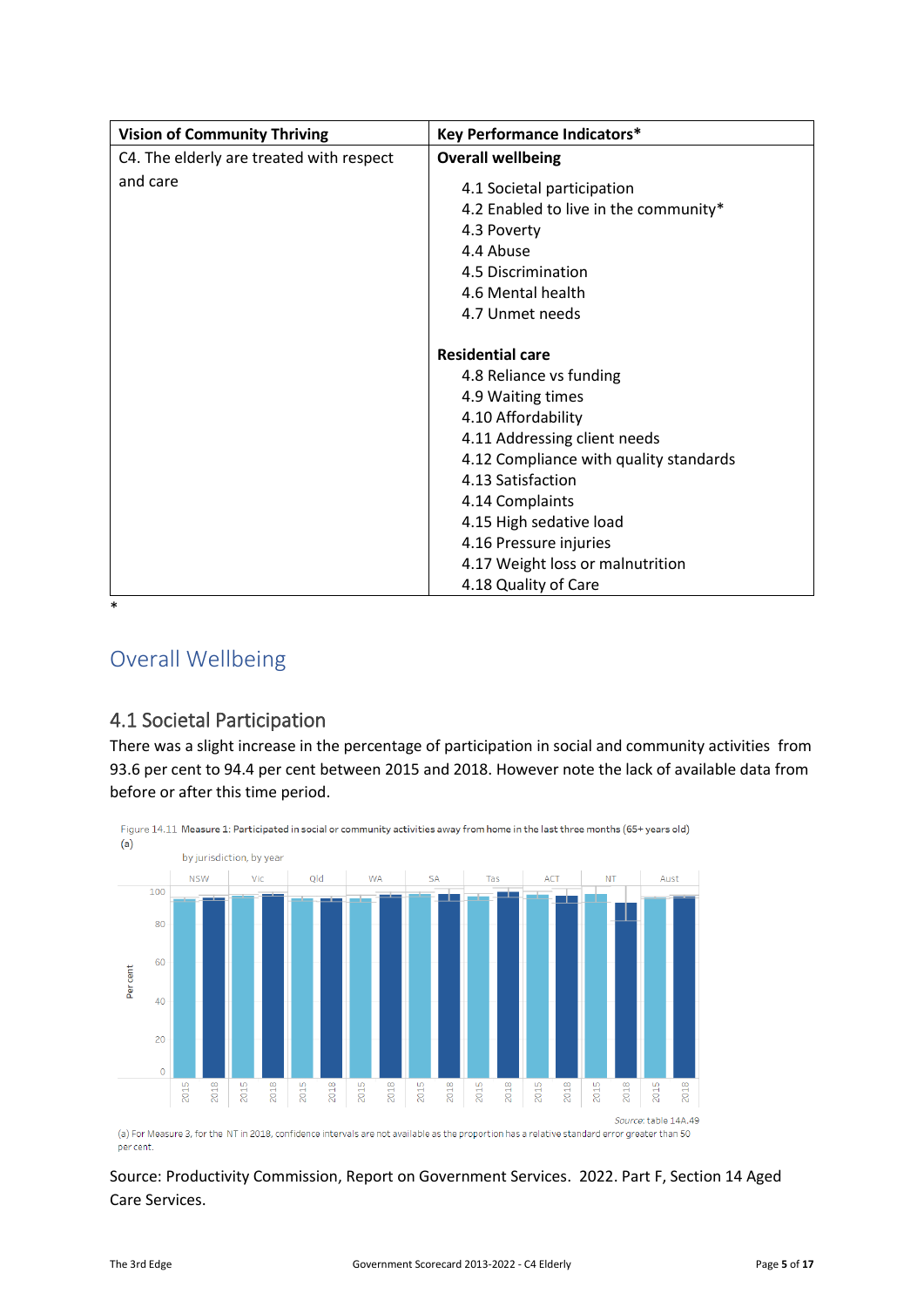## 4.2 Enabling to Live in the Community

'Enabling people with care needs to live in the community' is an indicator of governments' objective to promote the wellbeing and independence of older people, by enabling them to stay in their own homes. As noted by the Productivity Commission report in 2022, data are not yet available for reporting against this indicator.

#### 4.3 Poverty

Since 2013, there has been a sharp increase in poverty for both single older females and single older males. The rate of poverty for older couples has also steadily increased from 2016.



HILDA-Statistical-Report-2021.pdf (unimelb.edu.au)

## 4.4 Abuse

Abuse of older Australians has made headlines in recent years, but it was only in 2019 that the Attorney-General's Department commissioned the National Elder Abuse Prevalence Study (NEAPS) to determine the extent of occurrence. This is the first national survey about elder abuse undertaken, so there is no comparative data at this time. The survey undertaken in 2020 shows the following prevalence and type of elder abuse occurring at the time of the survey.



Source: Australian Institute of Family Studies | National Elder Abuse Prevalence Study: Summary Report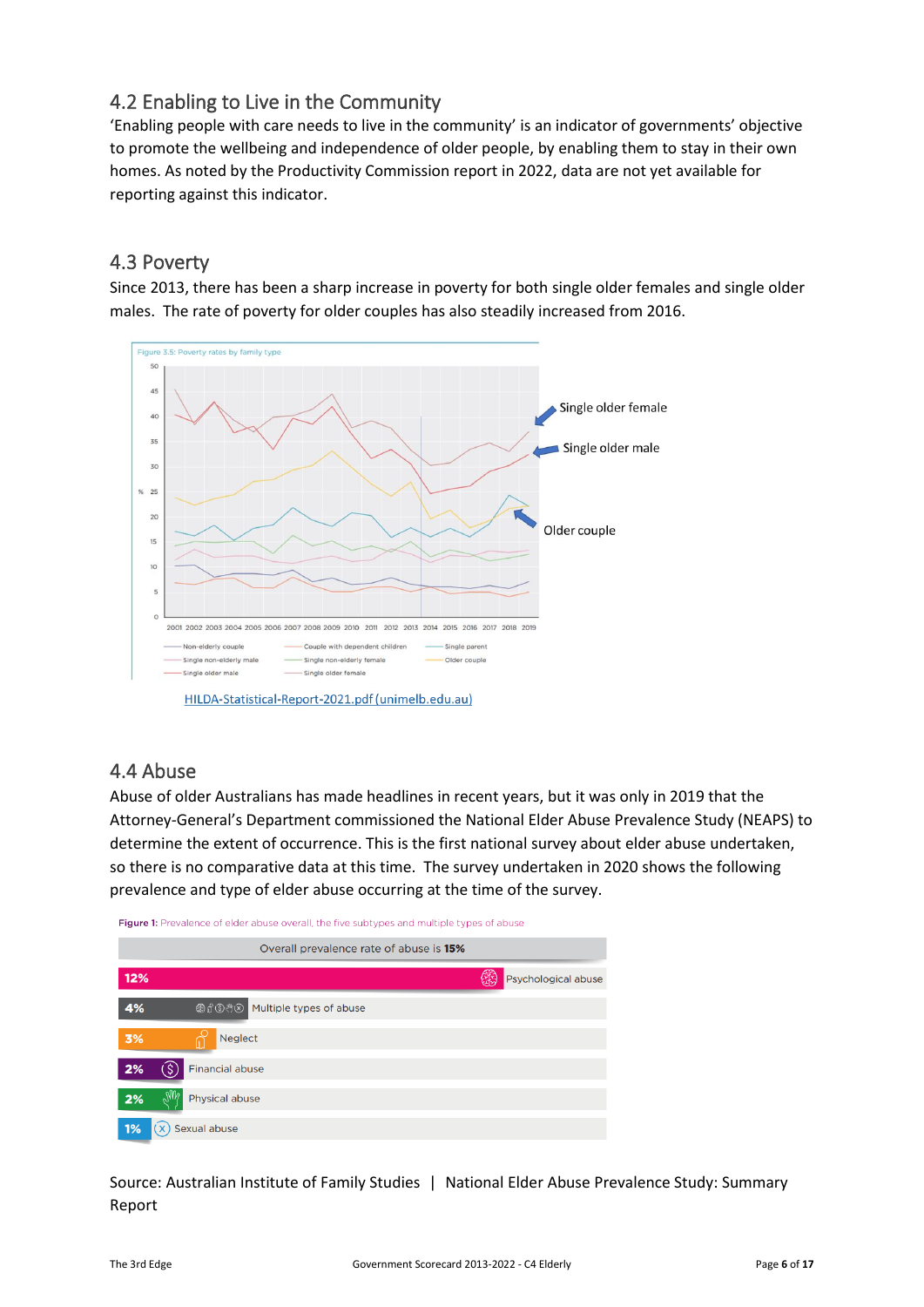#### 4.5 Discrimination

The proportion of people over 50 years experiencing discrimination in the workplace more than doubled in the period between 2016 and 2021.



Source: Australian Seniors Series: Ageing in the Workforce. 2021

#### 4.6 Mental Health

#### The following graph clearly shows that the older you get, the more anti-depressants you are prescribed.

Interactive PBS.3: Patients dispensed with mental-health related prescriptions, by patient demographic characteristics and type of prescription, 2019-20



Source: PBS/RPBS data (sourced from Australian Government Department of Health); Table PBS.4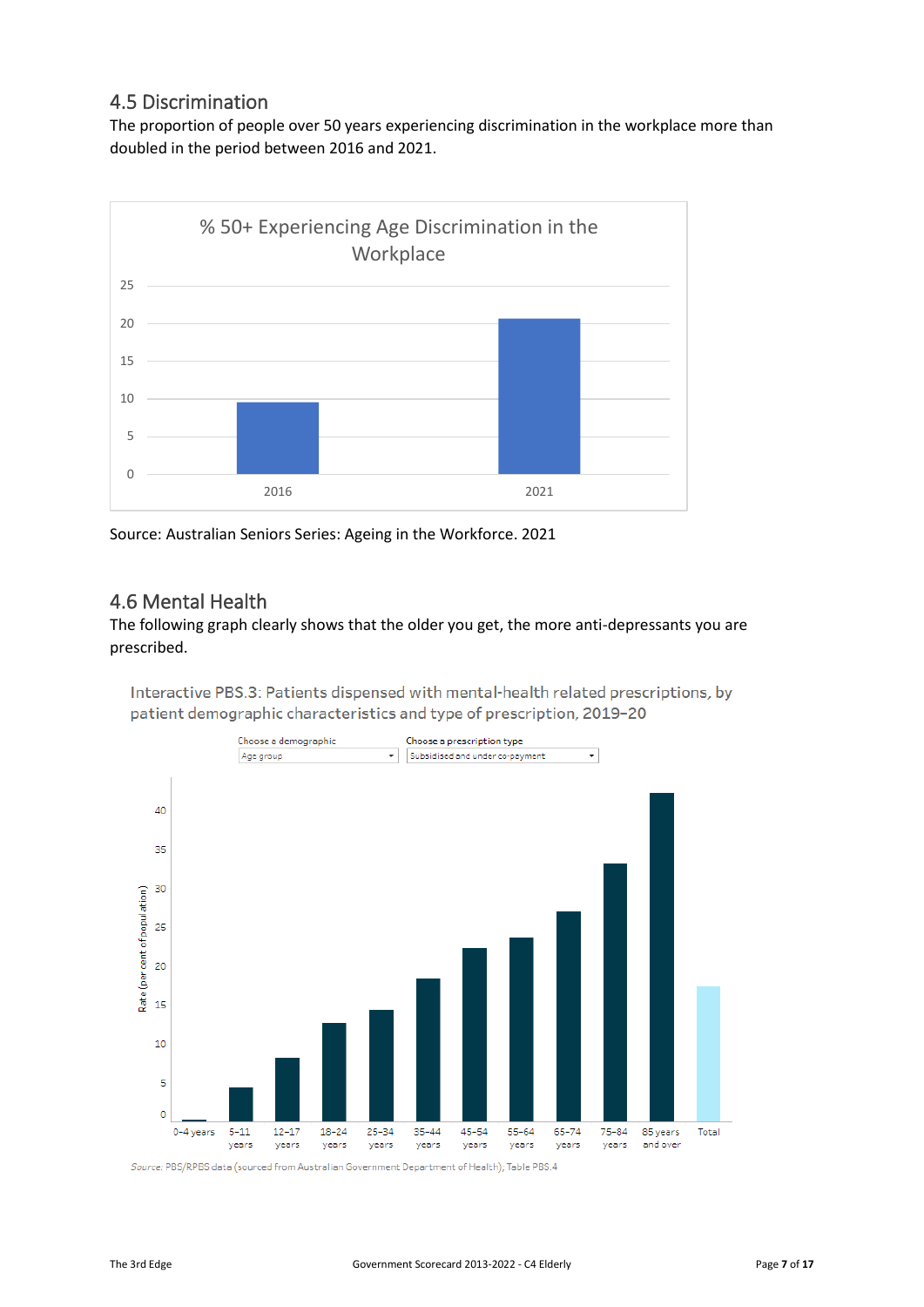Prescriptions do not always equate to depressive symptoms, and so to get futher clarity on the state of mental health of older Australians, we can use data from ROSA. The following diagram shows Australia leading the way in older citizens showing depressive symptoms in aged care facilities.



#### Figure 10. Depressive Symptoms / Depression Indicators Comparison by Country<sup>#</sup>

#### 4.7 Unmet Needs

The 'Unmet need in the community' measure is the proportion of older people (aged 65 years or over) who were living in households and reported being in need of assistance, that also reported that their need was not fully met. There was an increase in unmet need from 30.8% in 2015 to 34% in 2018.

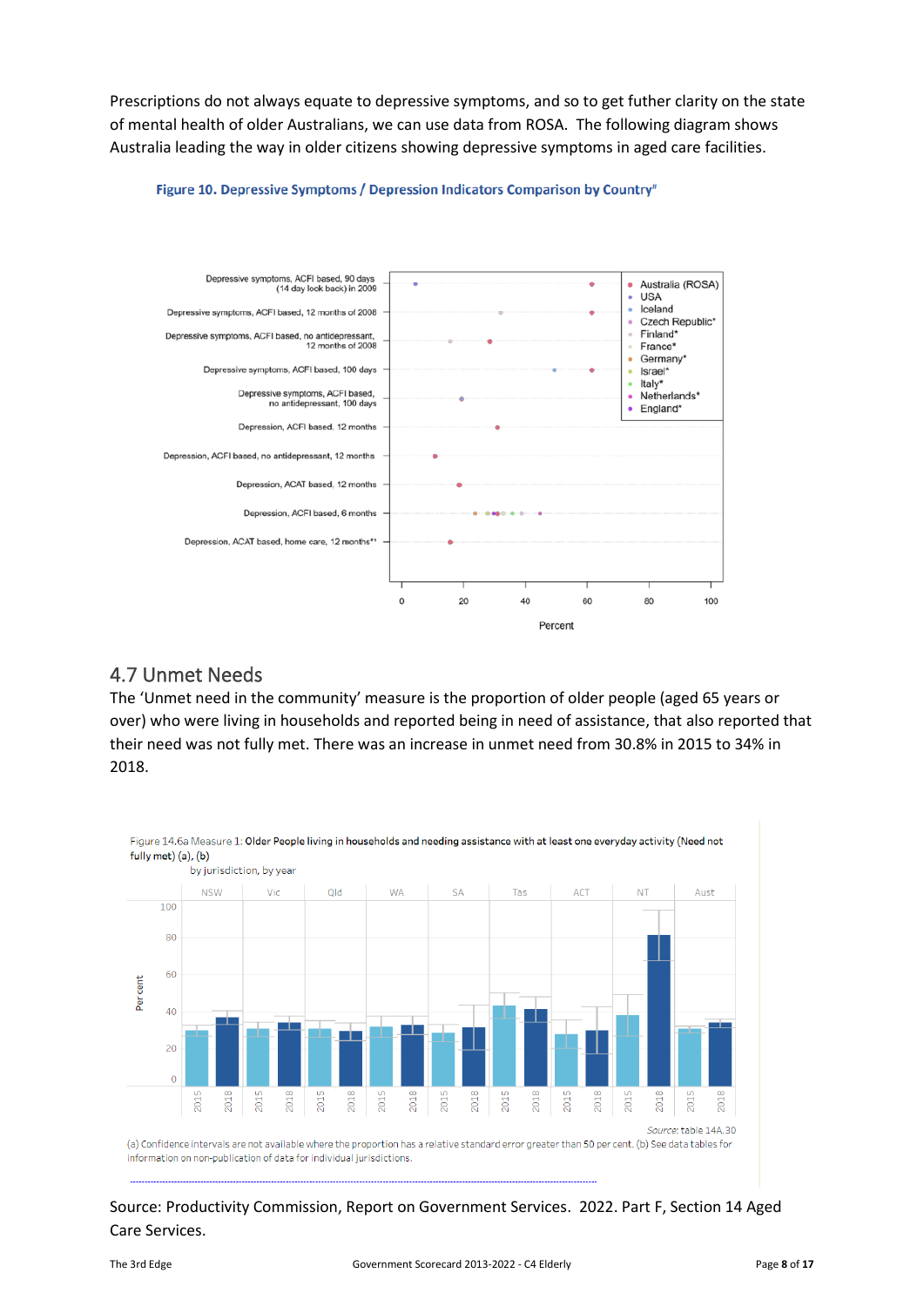# Residential Care

#### 4.8 Reliance v Funding

The following graphs published in the Medical Journal of Australia<sup>2</sup> shows that of the OECD nations, Australia places the most reliance on long-term institutional care for both over 65- and 80-year age groups. However, in contrast, the proportion of Australia's GDP spent on long term care for older Australians is one of the lowest in the OECD.



#### 4.9 Waiting Times

'Waiting times' is an indicator of governments' objective to subsidise aged care services that are accessible. - As noted by the Productivity Commission report in 2022, data are not yet available for reporting against this indicator.

Australian Journal of Public A

<sup>2</sup> Gibson, D. M. (2021). Is Australia over‐reliant on residential aged care to support our older population? *Medical Journal of Australia*, *215*(1), 45. https://doi.org/10.5694/mja2.51127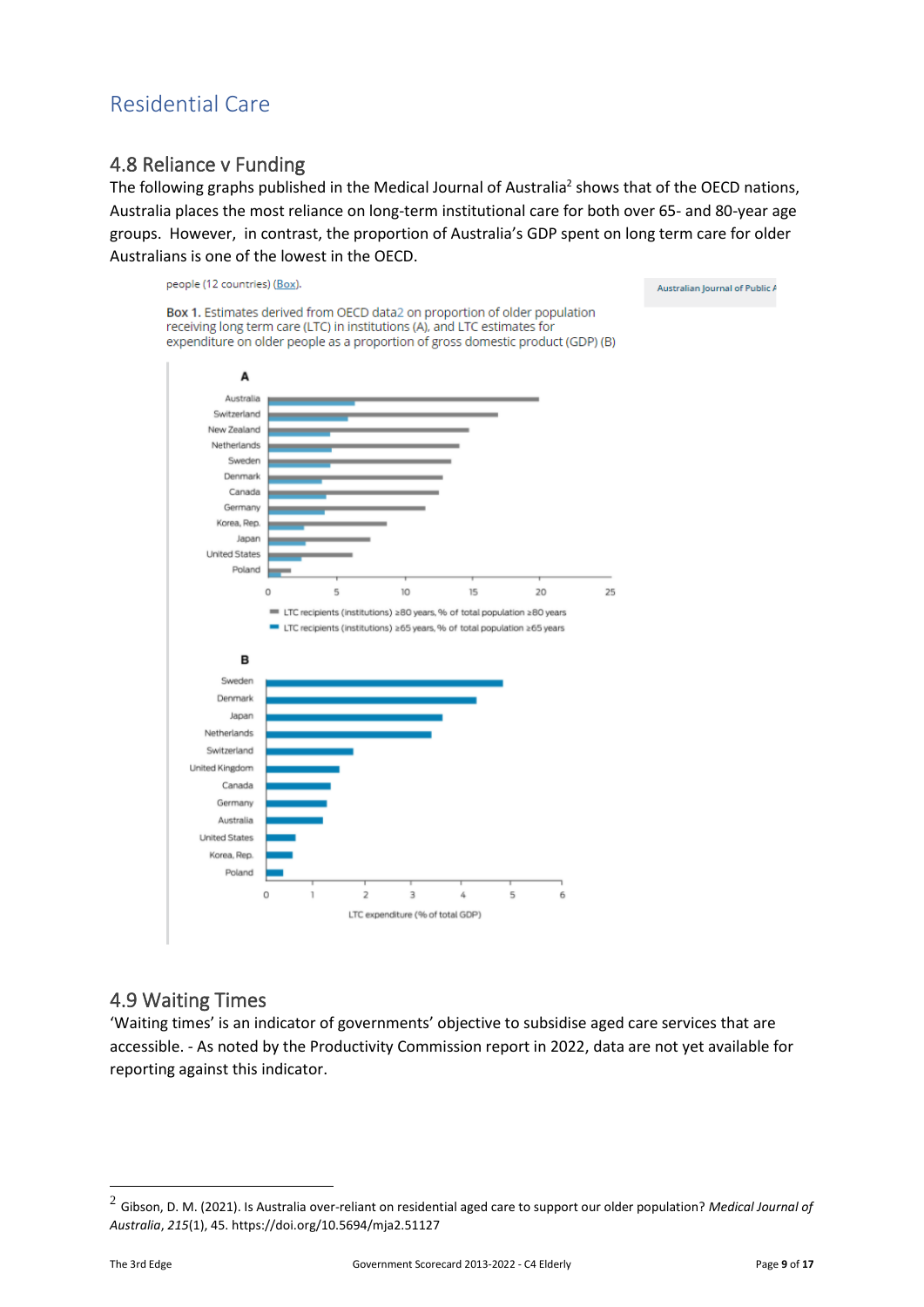## 4.10 Affordability

'Affordability' is an indicator of governments' objective to subsidise aged care services to make them affordable for those that need them. 'Affordability' is defined as the out-of-pocket costs for aged care services (after subsidies) as a proportion of disposable income.

As noted by the Productivity Commission report in 2022, data are not yet available for reporting against this indicator.

#### 4.11 Addressing Client Needs

'Addressing client needs' is an indicator of governments' objective to subsidise aged care services that are appropriate to meet the needs of clients — person-centred, with an emphasis on integrated care, ageing in place and restorative approaches. As noted by the Productivity Commission report in 2022, data are not yet available for reporting against this indicator.

#### 4.12 Compliance with Service Standards

Figure 14.7 Measure 1: Re-accreditation period in effect as at 30 June, 3 years

'Compliance with service standards' is an indicator of governments' objective to subsidise high quality aged care services. ' One of the indicators used to represent compliance is the proportion of accredited facilities given three-year re-accreditation. Three years is the longest period for which re-accreditation can be granted (in most cases), so if a service is re-accredited for this period it implies a higher level of service quality than for those re-accredited for a shorter period.

As reported by the Productivity Commission in 2022, the proportions of services that were re-accredited for three years dropped from 96.9 in 2018 to 87.3 in 2021.



Source: table 14A.36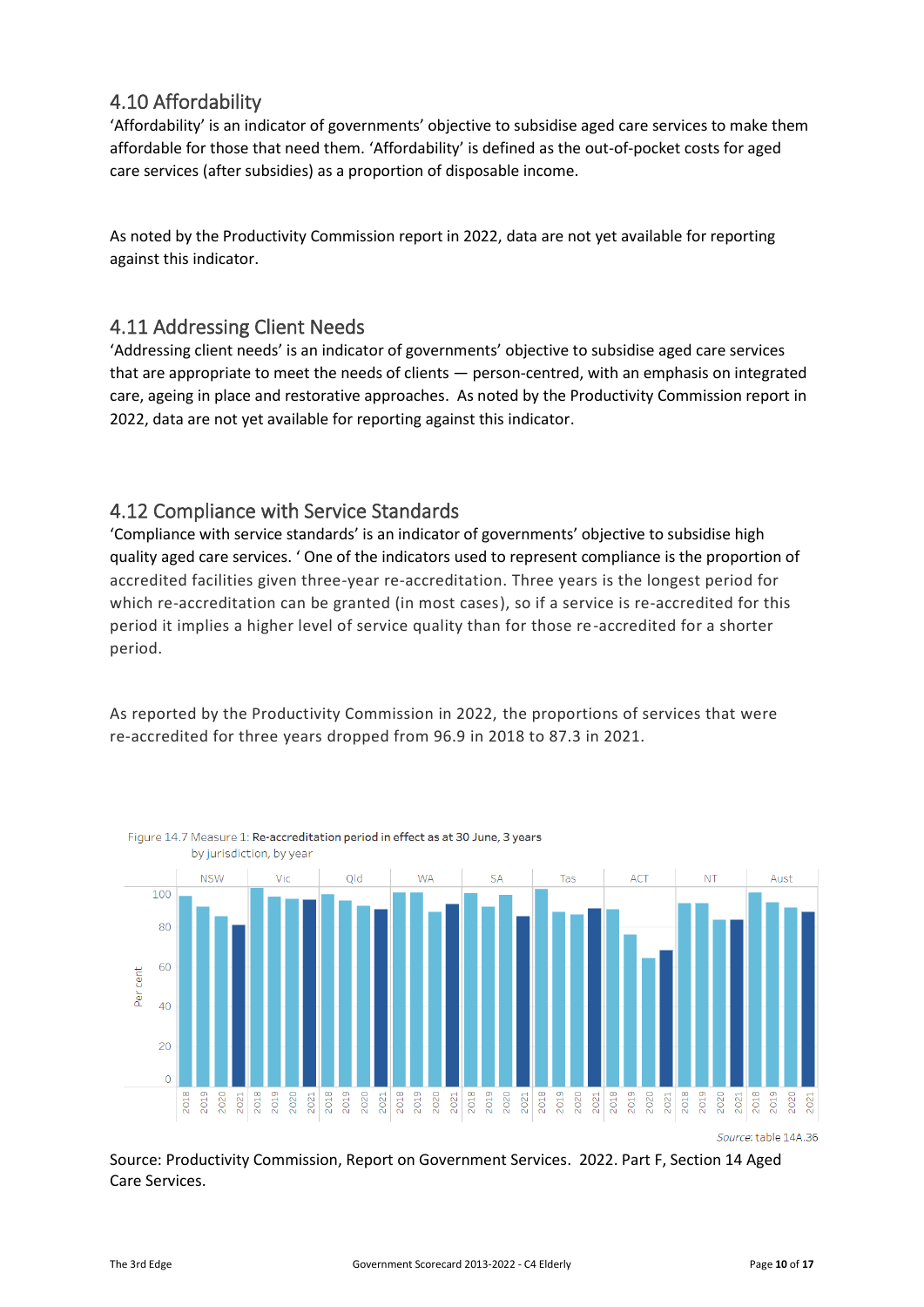### 4.13 Satisfaction

'Client and carer satisfaction' is an indicator of government's objective to subsidise high quality aged care services. The following graph shows the satisfaction levels for those receiving services. It has dropped slightly from 89.2% in 2015 to 84.4% in 2018. Note this data only appears to be collected (or reported) every three years.



Source: Productivity Commission, Report on Government Services. 2022. Part F, Section 14 Aged Care Services.

#### The satisfaction of primary carers with the quality of service provided began lower and dropped at a higher rate during this time period, moving from 84.7% in 2012 to 71.3% in 2018.



Figure 14.8b Primary carers (carers of people aged 65 years or over) who received formal assistance in their caring role from organised services in the last 6 months who are satisfied with the quality of assistance (a), (b)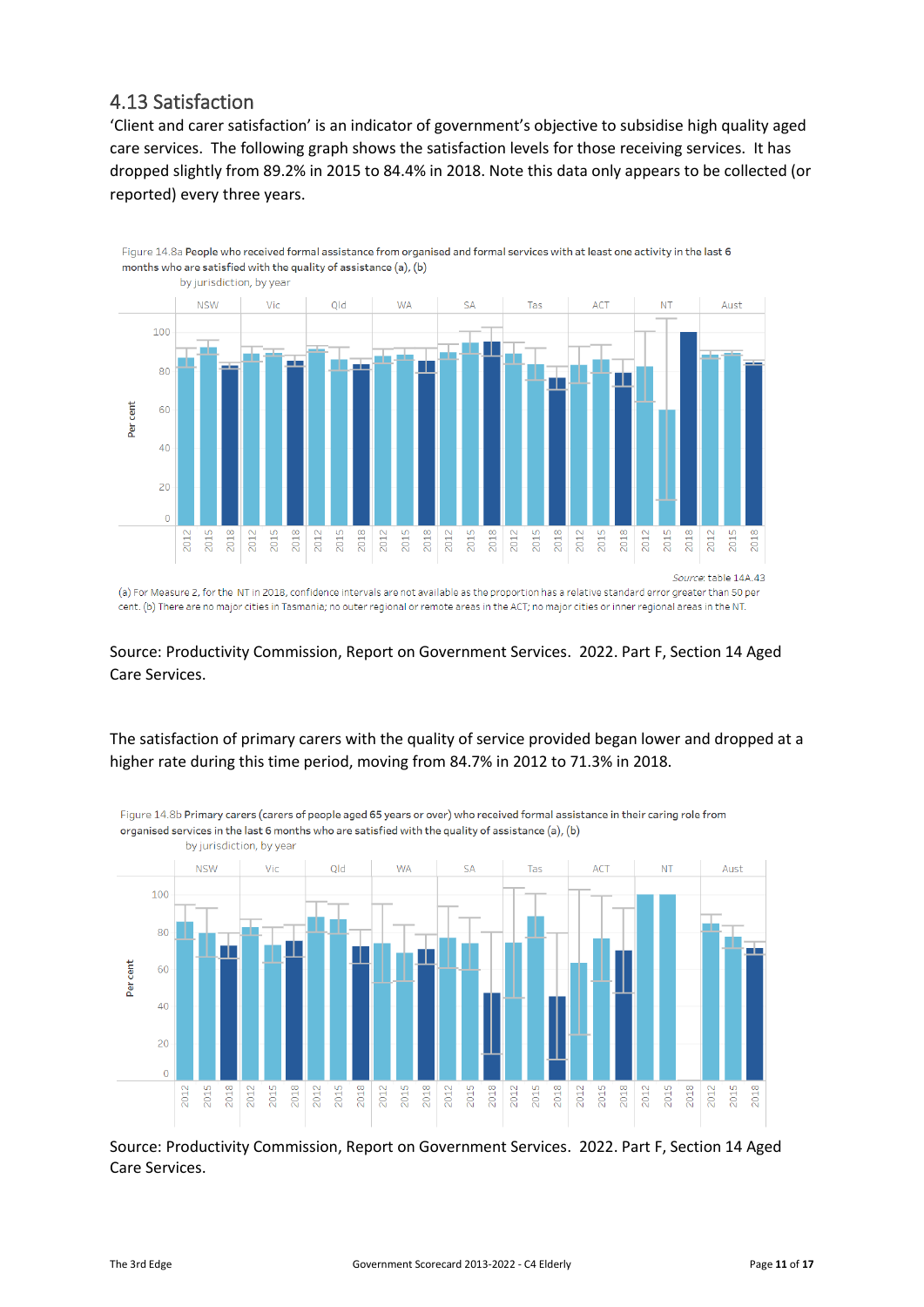# 4.14 Complaints

Complaints received' is an indicator of governments' objective to subsidise high quality aged care services. Between the period of 2017-18 and 2020-21 there was an increase of 44% from 23.1 to 33.4 complaints per 1000 residents.



Figure 14.9 Complaints received for Residential aged care (permanent and respite), per 1000 residential aged care residents (permanent and respite)

Source: Productivity Commission, Report on Government Services. 2022. Part F, Section 14 Aged Care Services.

#### 4.15 High Sedative Load

A high sedative load is an important indicator as it can cause other health issues such as falls, fractures, hospitalisation, stroke, physical and cognitive impairment. There is no longitudinal data available for this measure but is proposed by ROSA as part of the Royal Commission recommendations. The comparative research conducted by ROSA shows the rates of three or more psychotropic medications used in people aged 75 years and older were 3-4 fold higher in Australia than in Sweden. This indicates that residents in aged care are bearing a significantly high sedative load.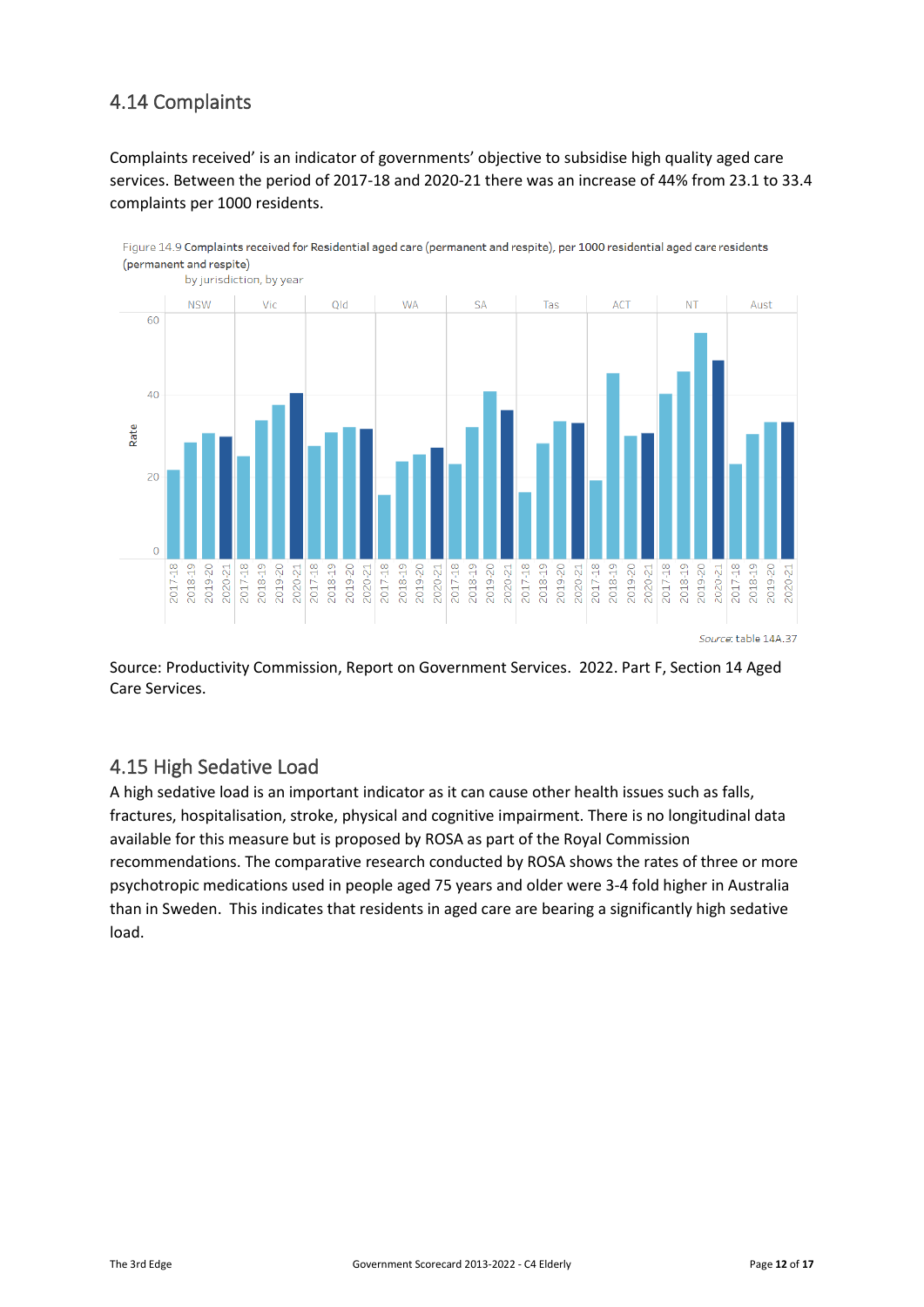

In addition, ROSA's research shows the use of antidepressants in a year by people in residential aged care and home care in Australia is high, 68.3% and 46.2%, respectively. This rate is higher than seven of the eight countries in the SHELTER study.

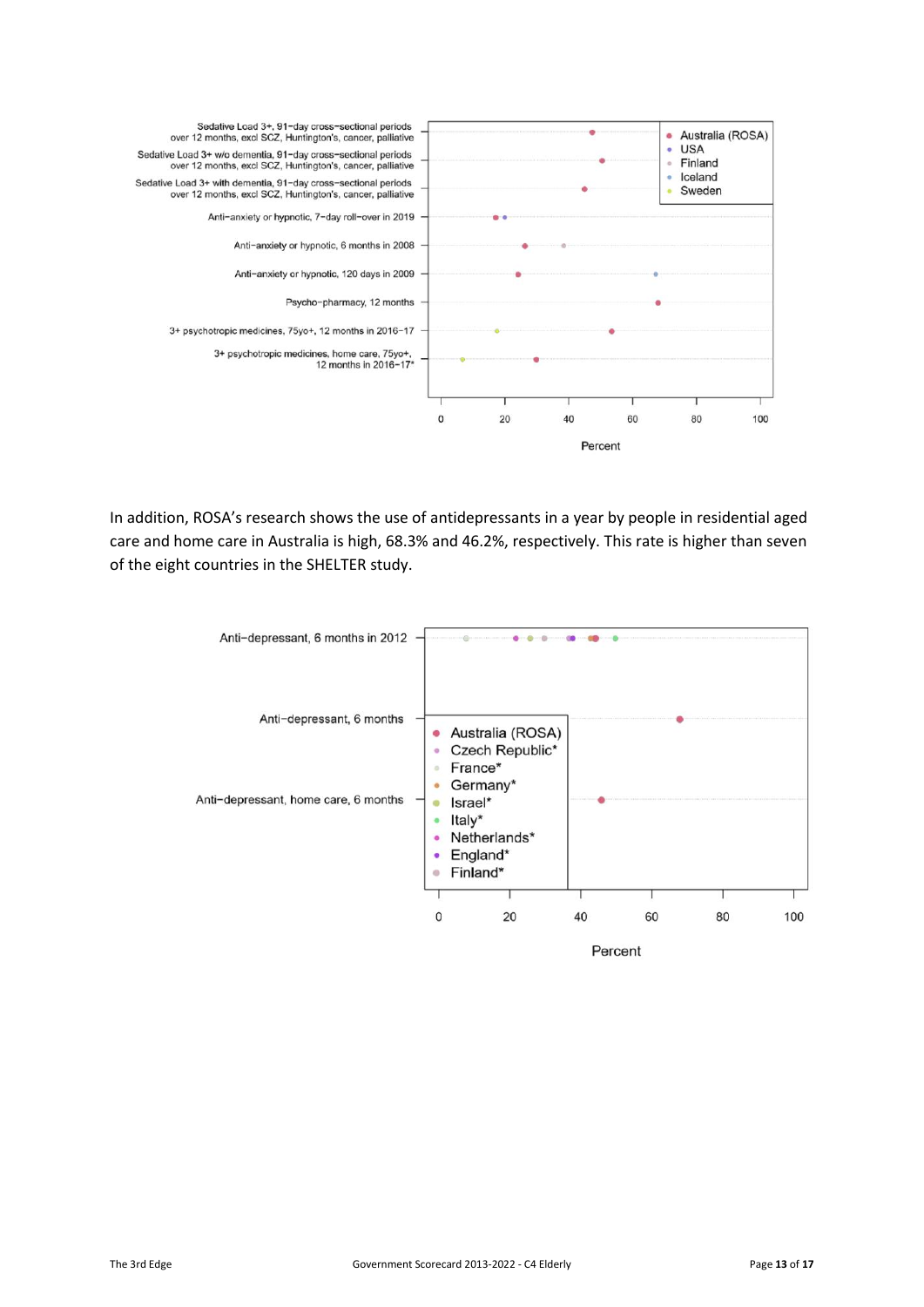## 4.16 Pressure Injuries

The NMQIP has reported pressure injuries across several stages since 2019. The results since this time show a slight decrease or stable prevalence of pressure injuries across all stages.



## 4.17 Weight Loss

Despite some fluctuations of the two years of reporting, the rate of significant or consecutive weight loss in aged care has remained relatively stable over this period.



# 4.18 Quality of Care

Quality of care' is an indicator of governments' objective to subsidise high quality aged care services.' Quality of care' is defined as the standards achieved by residential aged care services in providing for the personal, functional, clinical and psycho-social wellbeing of their residents.

As noted by the Productivity Commission report in 2022, data are not yet available for reporting against this indicator.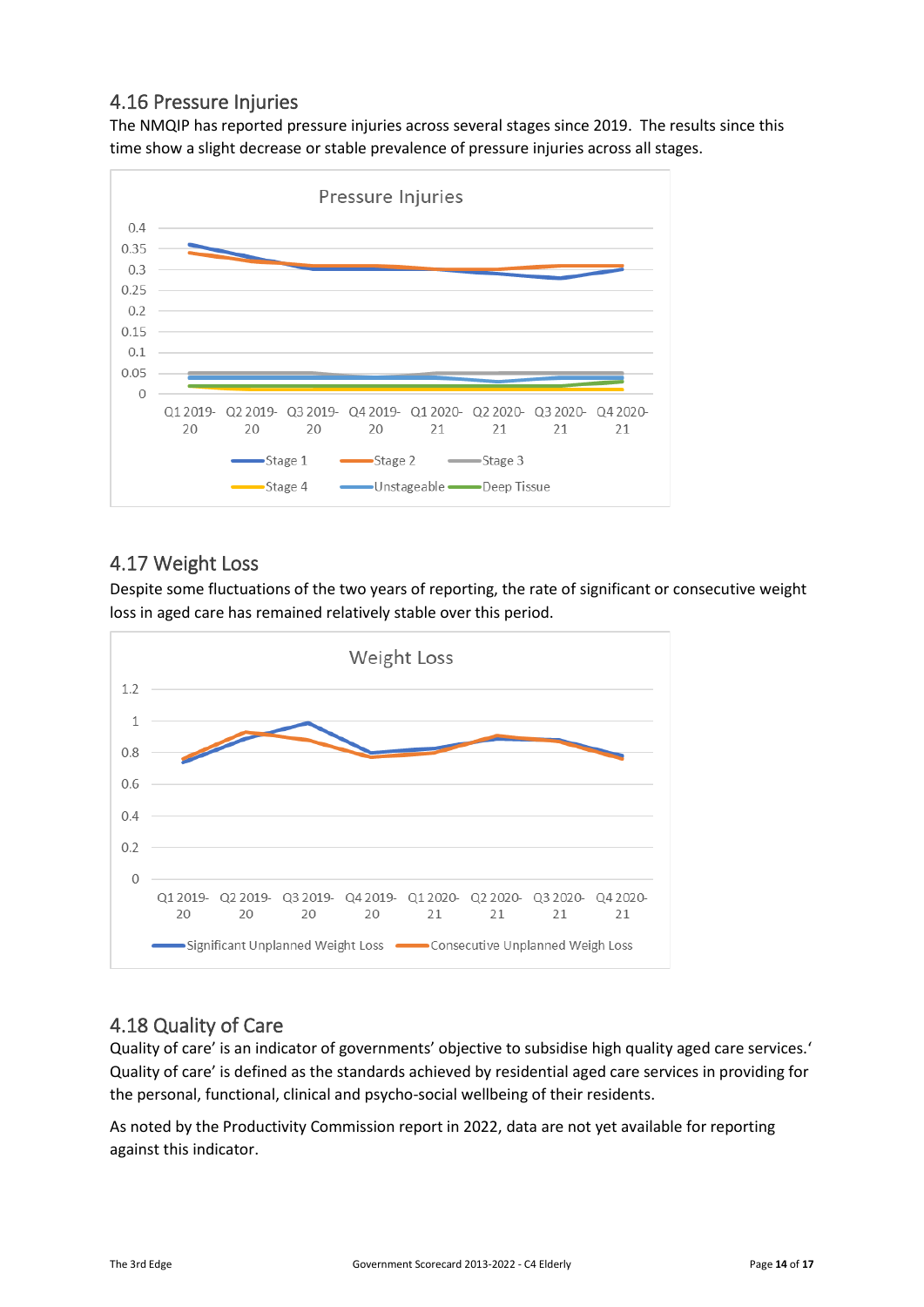# Summary

Over the term of the Coalition government, there has been a slight increase in societal participation, and most recent data shows steady performance in pressure injuries and weight loss. However, for all other indicators, there is either no data available, or decreased performance during the available reporting period.

|                         | <b>Key Performance indicator</b>     | Overall performance 2013-2022* |  |
|-------------------------|--------------------------------------|--------------------------------|--|
| C4. Elderly are treated | <b>Overall Wellbeing</b>             |                                |  |
| with respect and care   | Societal participation               |                                |  |
|                         | Enabled to live in the community     | No data available              |  |
|                         | Poverty                              | U                              |  |
|                         | Abuse                                | $\mathbf{\Theta}$              |  |
|                         | Discrimination                       | $\boldsymbol{\Theta}$          |  |
|                         | Mental health                        | U                              |  |
|                         | Unmet needs                          | $\bullet$                      |  |
|                         | <b>Residential Care</b>              |                                |  |
|                         | Reliance vs funding                  | $\Box$                         |  |
|                         | <b>Waiting times</b>                 | No data available              |  |
|                         | Affordability                        | No data available              |  |
|                         | Addressing client needs              | No data available              |  |
|                         | Compliance with quality<br>standards | U                              |  |
|                         | Satisfaction                         | $\boldsymbol{\Theta}$          |  |
|                         | Complaints                           |                                |  |
|                         | High sedative load                   | $\bigcup$                      |  |
|                         | Pressure injuries                    | $\bullet$                      |  |
|                         | Weight loss or malnutrition          |                                |  |
|                         | Quality of Care                      | No data available              |  |

\* Some results are not available up until 2022, and so are assessed on the last reporting date.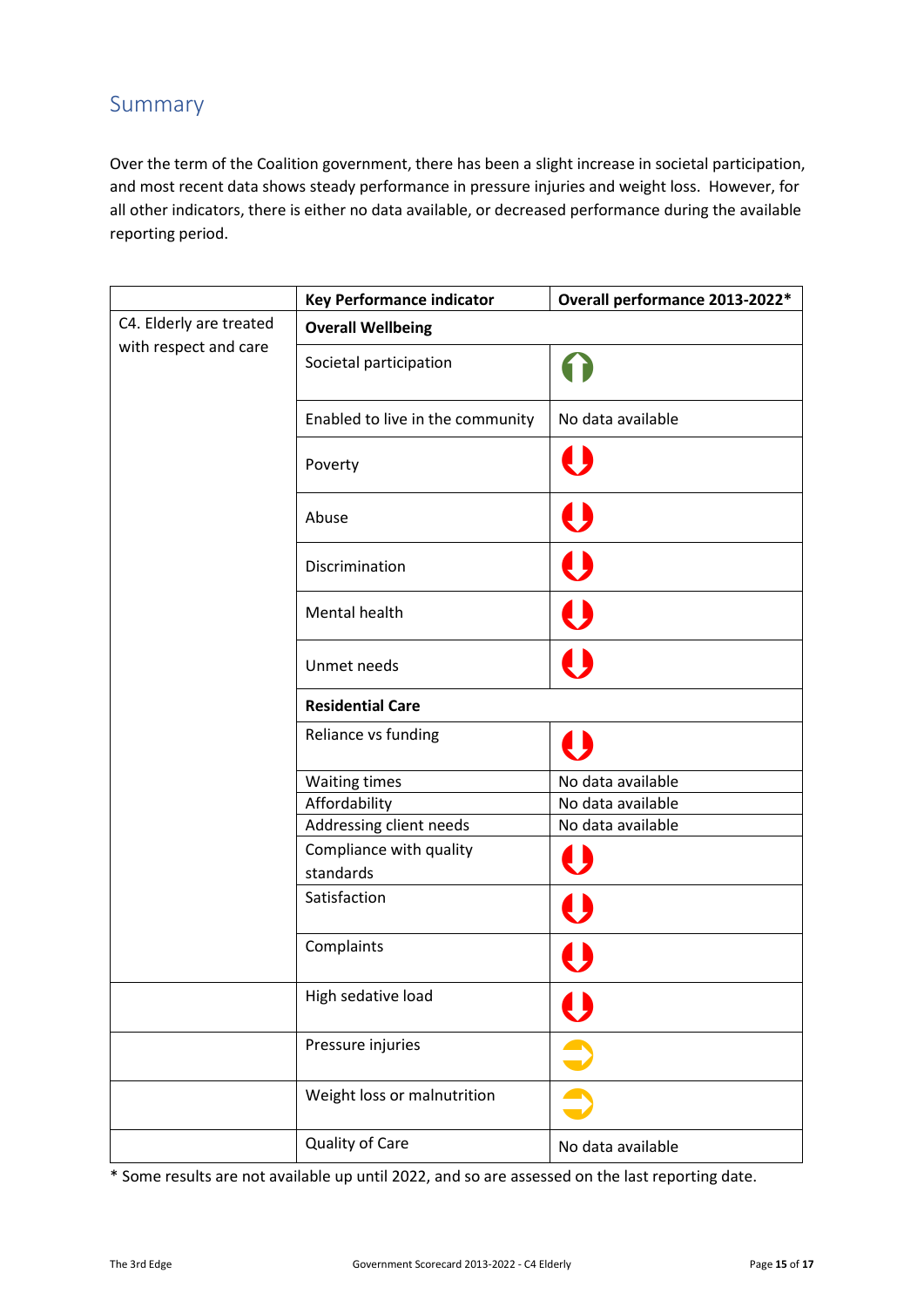# Winners and Losers

If the Minister for Senior Australians and Aged Care Services was a CEO in the private sector, he would have been booted out long ago. No organization in their right mind would retain someone who not only did not bother to establish robust measures of performance and accountability, but then apparently failed dismally on the criteria that did exist. As far as I can see it, the Minister is the key loser from this scorecard, followed closely by the LNP who got away with desperately underfunding the sector for nine years. It is interesting to think how much funding for aged care was diverted to now non-existent submarines or carparks that were never built.

Meanwhile, absolutely everyone else has lost from the last nine years of the Coalition government. The people that rely on quality aged care services have been let down by the underfunding and poor performance. Their carers have been short-changed, disappointed by a system that is meant to support their loved ones so that they can assist in growing the economy. Australian taxpayers have also been let down by not being provided with transparent service outcomes for their income contributions.

| <b>Winners</b> | Minister for Senior Australians and Aged Care Services - who has sailed<br>through with absolutely no performance management or accountability for<br>his portfolio. |  |
|----------------|----------------------------------------------------------------------------------------------------------------------------------------------------------------------|--|
|                | LNP - who got away with underfunding the sector for the last nine years.                                                                                             |  |
| <b>Losers</b>  | Older Australians - who are suffering through increased poverty and                                                                                                  |  |
|                | decreased mental health.                                                                                                                                             |  |
|                | Carers for older Australians - who place trust in the government to deliver a                                                                                        |  |
|                | high quality of aged care services.                                                                                                                                  |  |
|                | The Aged Care Sector in Australia- who without strong governance have been                                                                                           |  |
|                | left doing the best they can with the resources they have.                                                                                                           |  |
|                | The LNP - who are now suffering tarnished reputation through their lack of                                                                                           |  |
|                | oversight and action in this area.                                                                                                                                   |  |
|                | The Australian taxpayers - who have had no transparency about the outcomes                                                                                           |  |
|                | (or lack thereof) being delivered in Aged Care for their taxpayer dollars.                                                                                           |  |
|                | Performance management professionals - who would be aghast to think that                                                                                             |  |
|                | such a huge and growing sector of an economy could be left without a robust                                                                                          |  |
|                | performance management system in place.                                                                                                                              |  |
|                | The Aged Care Sector Internationally - who have missed out on a performance                                                                                          |  |
|                | data set from Australia which could be used to frame benchmarks and best                                                                                             |  |
|                | practice.                                                                                                                                                            |  |

Overall, here are the winners and losers from this scorecard.

"If you're not measuring you don't care and you don't know" ~ Steve Howard